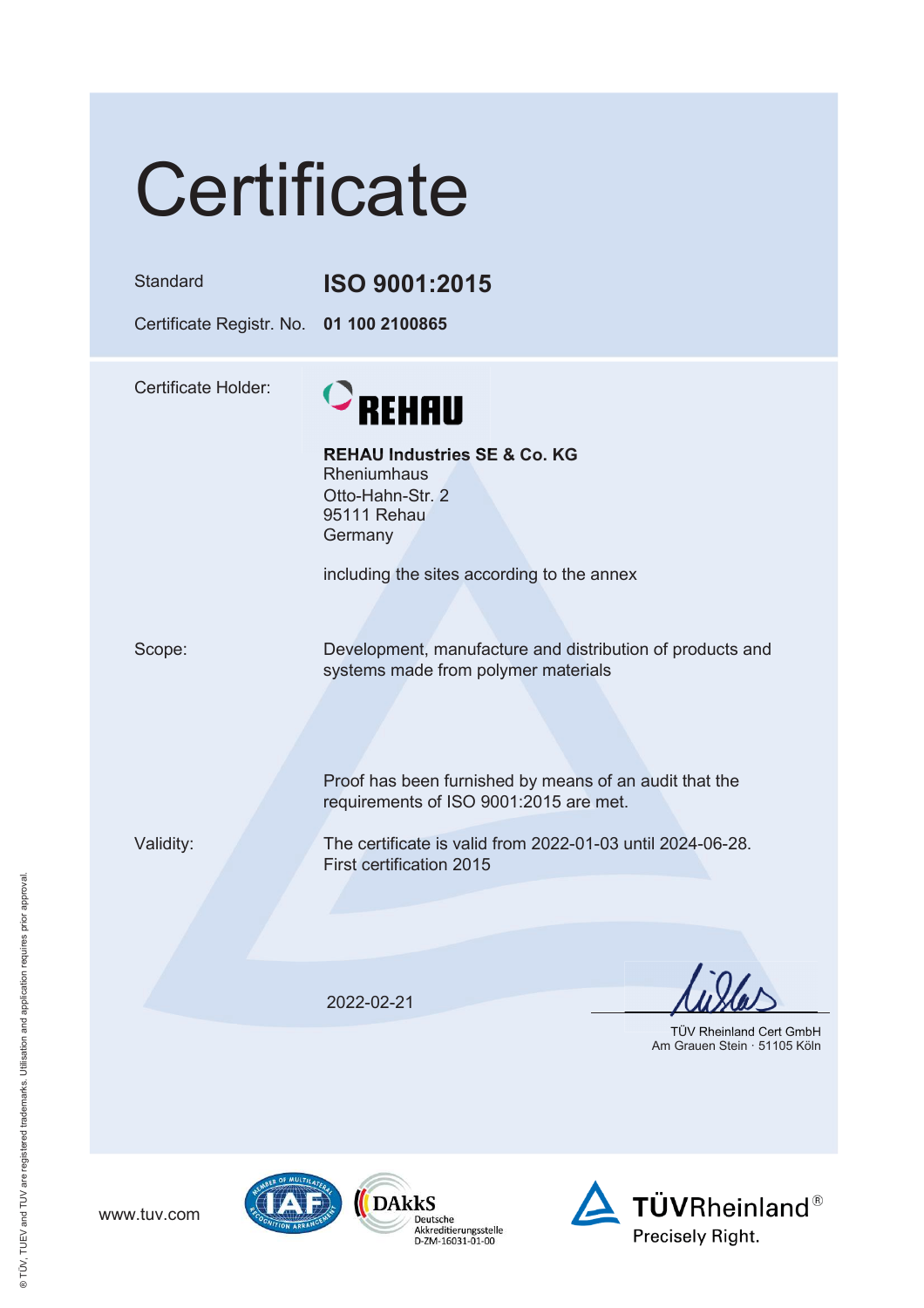Standard **ISO 9001:2015** 

Certificate Registr. No. **01 100 2100865**

### **No.** Location **Scope**

- /00 c/o REHAU Industries SE & Co. KG Otto-Hahn-Str. 2 D - 95111 Rehau
- /06 c/o REHAU Industries SE & Co. KG Meyers Hellmer 1 D - 26919 Brake
- $/16$   $C/O$  RFHAU SA de C.V. Carretera Panamericana Celaya-Queretaro KM 8.5 Rancho Nuevo MEX - 38197 Apaseo el Grande
- /17 c/o REHAU Polimeri Kimya Sanayi A.S. Ankara Caddesi Cad. No: 111/1 TR - 11500 Osmaneli
- /18 c/o INDUSTRIAS REHAU S.A. Poligono Industrial Baix Ebre Parcela 54 E - 43897 Tortosa-Campredo
- /23 c/o PT. REHAU Indonesia Jl. Inti II Blok C-10 No. 12A, Bekasi International Industrial Estate, Lippo Cikarang, Desa Sukaresmi. Cikarang Selatan RI - Bekasi 17550
- /24 c/o REHAU Polymers Pvt Ltd. Rajgurunagar, Taluka. Khed, District Pune IN - Maharashtra 410505

Development, manufacture and distribution of products and systems made from polymer materials

Manufacture of products and systems made from polymer materials

Manufacture of products and systems made from polymer materials

Manufacture of products and systems made from polymer materials

Manufacture of products and systems made from polymer materials

Manufacture of products and systems made from polymer materials

Manufacture of products and systems made from polymer materials

Page 1 of 5

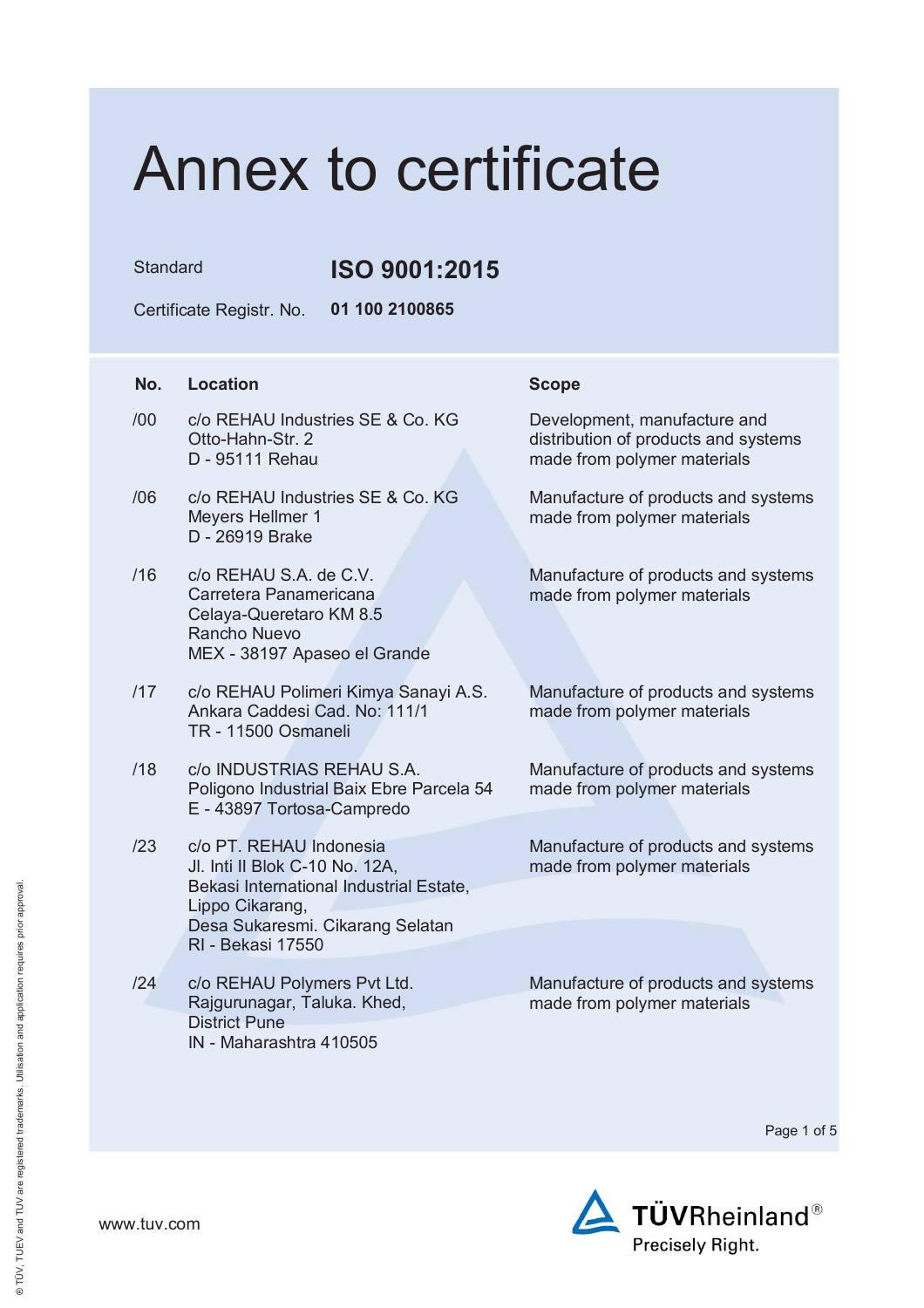Standard **ISO 9001:2015** 

Certificate Registr. No. **01 100 2100865**

- /26 c/o REHAU Industries SE & Co. KG Ytterbium 4 D - 91058 Erlangen
- /29 c/o REHAU Industries SE & Co. KG Schmidstr. 23 D - 94234 Viechtach
- /30 c/o REHAU Industries SE & Co. KG Coesfelder Str. 47 D - 46342 Velen
- /31 c/o REHAU Industries SE & Co. KG Industriegebiet am kleinen Beerberge Im Kälbertale 1 D - 07819 Triptis
- /32 c/o REHAU Industries SE & Co. KG Gewerbegebiet Ost REHAU-Str. 1 D - 26409 Wittmund
- /33 c/o REHAU Industries SE & Co. KG Visbeker Damm 3 D - 49429 Visbek
- /34 c/o REHAU Sp. z o.o. Ulica Jesienna 10, Nochowo PL - 63-100 Srem
- /35 c/o OOO REHAU Produktion 36 km Egorjewskogo Chausse Gebäude 2 St. Ramenskij Rajon Dr. Troschkovo RUS - 140145 Moskowskaja Oblast

Development, manufacture and distribution of products and systems made from polymer materials

Manufacture of products and systems made from polymer materials

Manufacture of products and systems made from polymer materials

Manufacture of products and systems made from polymer materials

Manufacture of products and systems made from polymer materials

Manufacture of products and systems made from polymer materials

Manufacture of products and systems made from polymer materials

Manufacture of products and systems made from polymer materials

Page 2 of 5

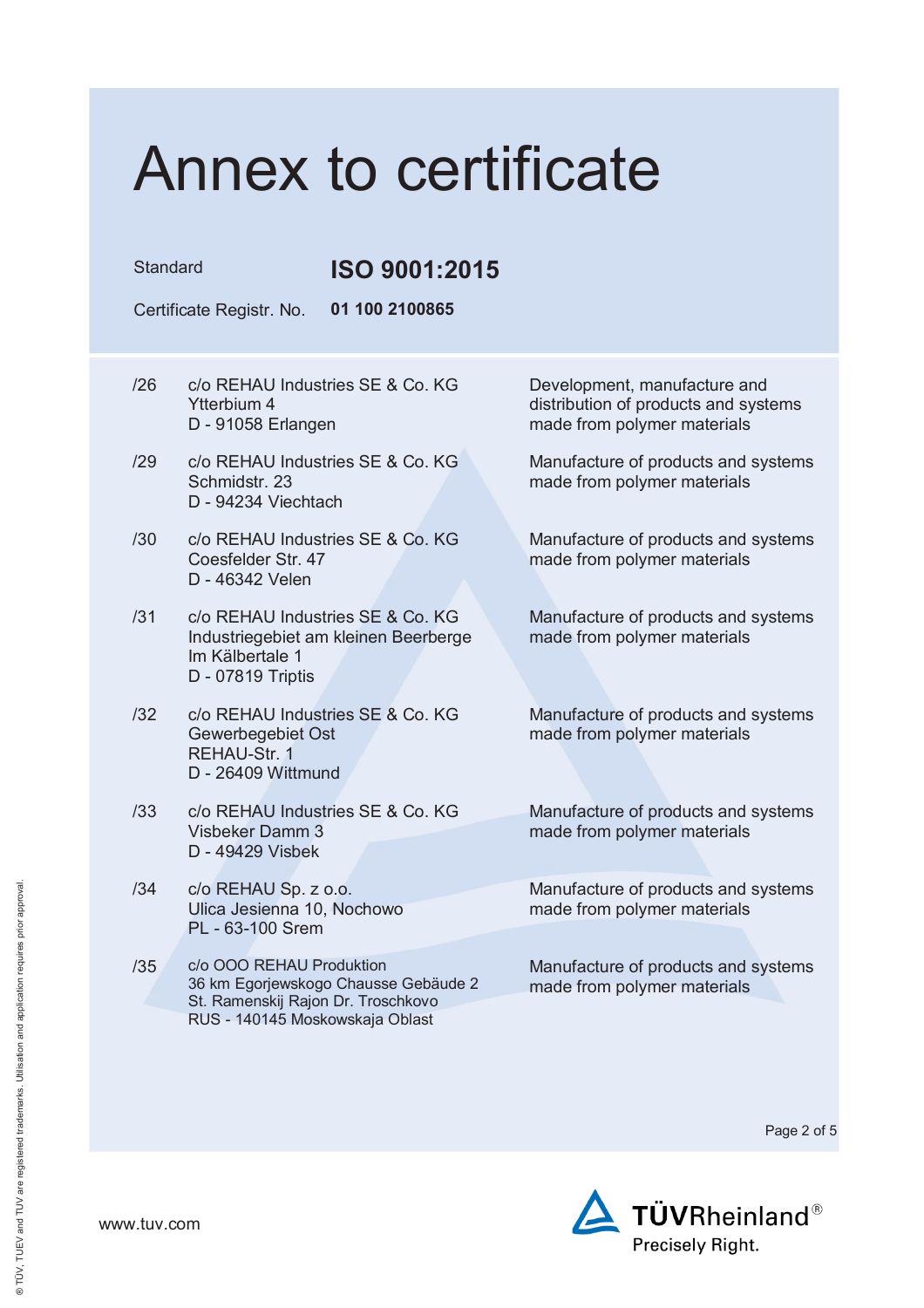Standard **ISO 9001:2015**

Certificate Registr. No. **01 100 2100865**

- /38 c/o REHAU Ltd. **Tanvgrisiau** Blaenau Ffestiniog UK - Gwynedd LL41 3RY
- /39 c/o REHAU Industries Inc. 650 av. Lee CDN - Baie-d'Urfé QC H9X 3P6
- /41 c/o REHAU Polymers (Suzhou) Co. Ltd. No. 9 Xixin Road 2unit, E building, Chengxiang Town **Taicang** CHN - 215400 Jiangsu
- /42 c/o REHAU Indústria Ltda. Rua Tomás Sepe 55 Jardim da Glória Cotia - Sao Paulo - SP BR - 06711-270
- /42-1 c/o REHAU Indústria Ltda. Rua Tomás Sepe 55 Jardim da Glória Cotia - Sao Paulo - SP BR - 06711-270
- /44 c/o REHAU Construction, LLC 2424 Industrial Drive S.W. USA - Cullman 35055-6335
- /45 c/o REHAU Ltd. 378 Chalongkrung Road Kwaeng Lamplatiew, Khet Ladkrabang Ladkrabang Industrial Estate III T - Bangkok 10520

Manufacture of products and systems made from polymer materials

Manufacture of products and systems made from polymer materials

Manufacturing of Products and Systems made from the wood base board

Manufacture of products and systems made from polymer materials

Manufacture of products and systems made from polymer materials

Manufacture of products and systems made from polymer materials

Manufacture of products and systems made from polymer materials

Page 3 of 5

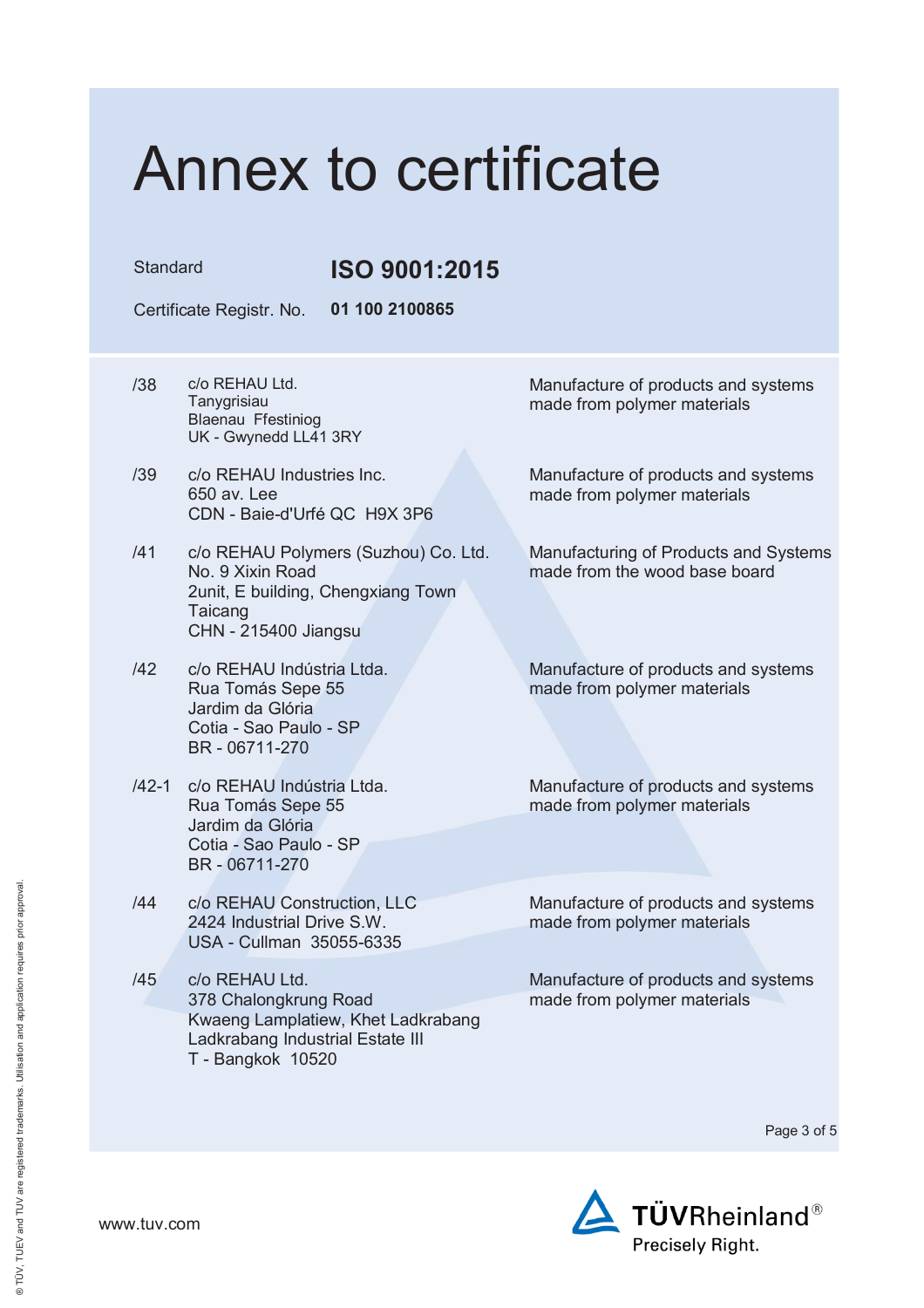Standard **ISO 9001:2015**

Certificate Registr. No. **01 100 2100865**

- /46 c/o REHAU Polymers (Suzhou) Co. Ltd. Taicang Economical Development Zone Unified Social Credit Code: No 112, Dongcang Bei Road Taicang CHN - 215400 Jiangsu
- /47 c/o REHAU S.A.S. Km 10 Via al Magdalena COL - Manizales Caldas
- /50 c/o REHAU Polymers Pvt. Ltd. Nexus Industrial - Park Phase 2 Survey no. 785 Opp. Alstom T&D India Ltd Vadodara - Halol Road IND - Gujarat 391510
- /51 c/o REHAU Polymers Pvt Ltd. Ranjangaon MIDC Village Karegaon, Tal Shirur IND - Maharashtra 412208
- /53 c/o REHAU Industries SE & Co. KG Werksbereich Schlauch Zehstr. 5 D - 95111 Rehau
- /54 c/o REHAU Industries SE & Co. KG Werksbereich Ferrit Brauhausstr. 7 D - 95111 Rehau

Manufacture of products and systems made from polymer materials

Manufacture of products and systems made from polymer materials

Manufacture of products and systems made from polymer materials

Manufacture of products and systems made from polymer materials

Manufacture of products and systems made from polymer materials

Manufacture of products and systems made from polymer materials

Page 4 of 5